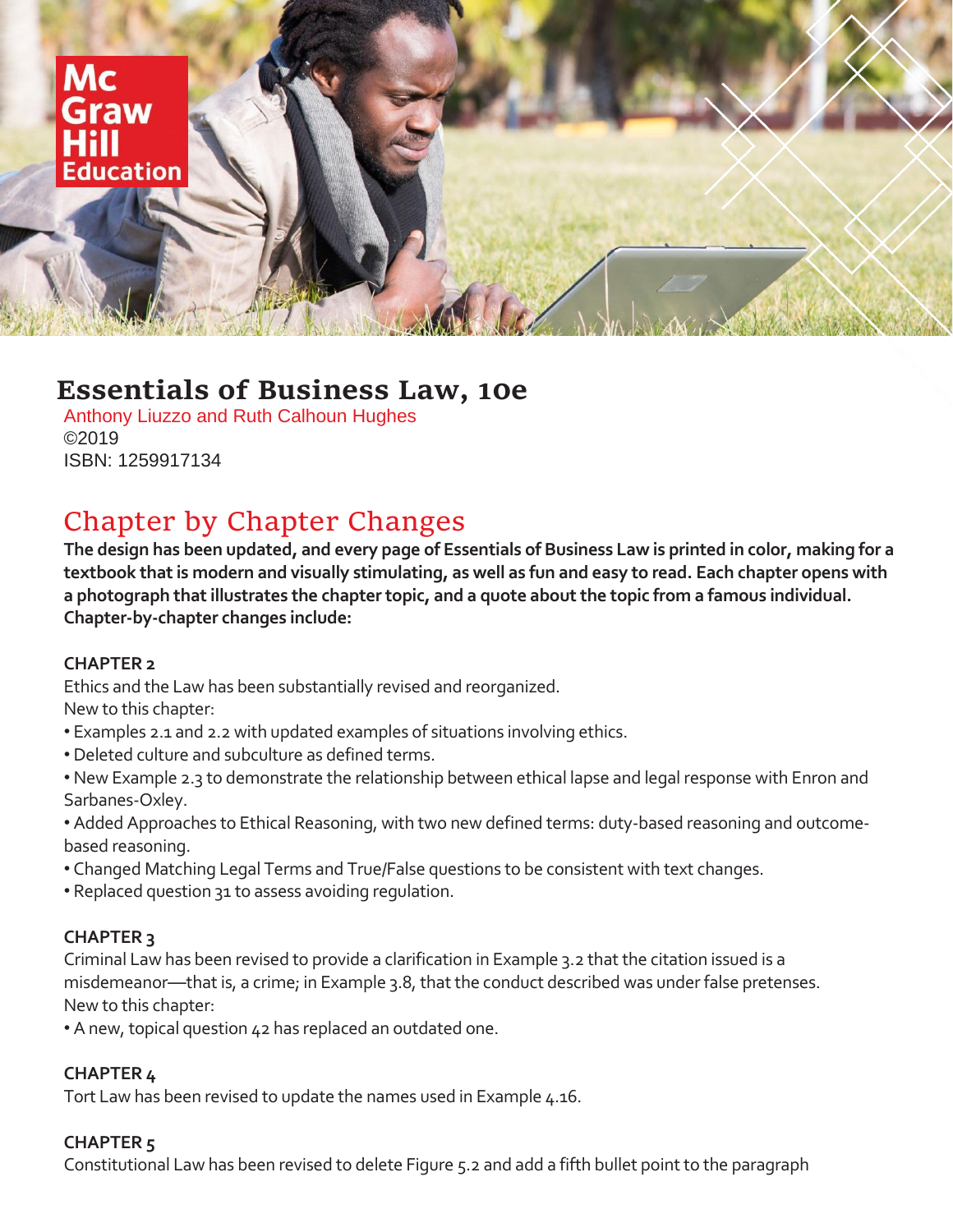immediately following the figure. New to this chapter: • A modern Example 5.3, relating to social media and freedom of speech, has been added.

# **CHAPTER 7**

Introduction to Contracts has been revised to clarify, and to add to, the Learning Outcomes and Chapter Summary; to update Uniform Commercial Code citations; and to update Examples 7.9 and 7.11.

# **CHAPTER 10**

Consideration has been revised to update Uniform Commercial Code citations.

# **CHAPTER 15**

Discharge of Contracts has been revised to update Uniform Commercial Code citations.

# **CHAPTER 16**

Transfer of Title has some minor revisions in the text to clarify the relationship with Chapter 17 and the role of the bill of sale.

New to this chapter:

• Revised question 46 in the Assessments.

#### **CHAPTER 17**

Sales has a minor revision to clarify the coverage of UCC Article 2.

New to this chapter:

• Revised question 36 in the Assessments.

# **CHAPTER 18**

Warranties has been revised to update examples. New to this chapter:

- Revised Example 18.2.
- Revised Example 18.6.
- Revised question 43 in the Assessments.

#### **CHAPTER 20**

Business Organizations, Section 20.4, Corporations, has been revised to clarify role of shareholders in corporate governance, shareholder limited liability, and fiduciary duty of directors.

#### **CHAPTER 21**

Bankruptcy has been revised only with minor clerical clarifications.

# **CHAPTER 24**

Real and Personal Property has been revised to clarify fixtures to real property and subterranean rights. New to this chapter:

- New Example 24.9 to explain subterranean rights.
- Updated state response to the Kelo case.
- Revised question 45 in the Assessments.

#### **CHAPTER 27**

Wills, Intestacy, and Trusts has been revised to reflect updated attention to use of electronic signatures for wills. New to this chapter: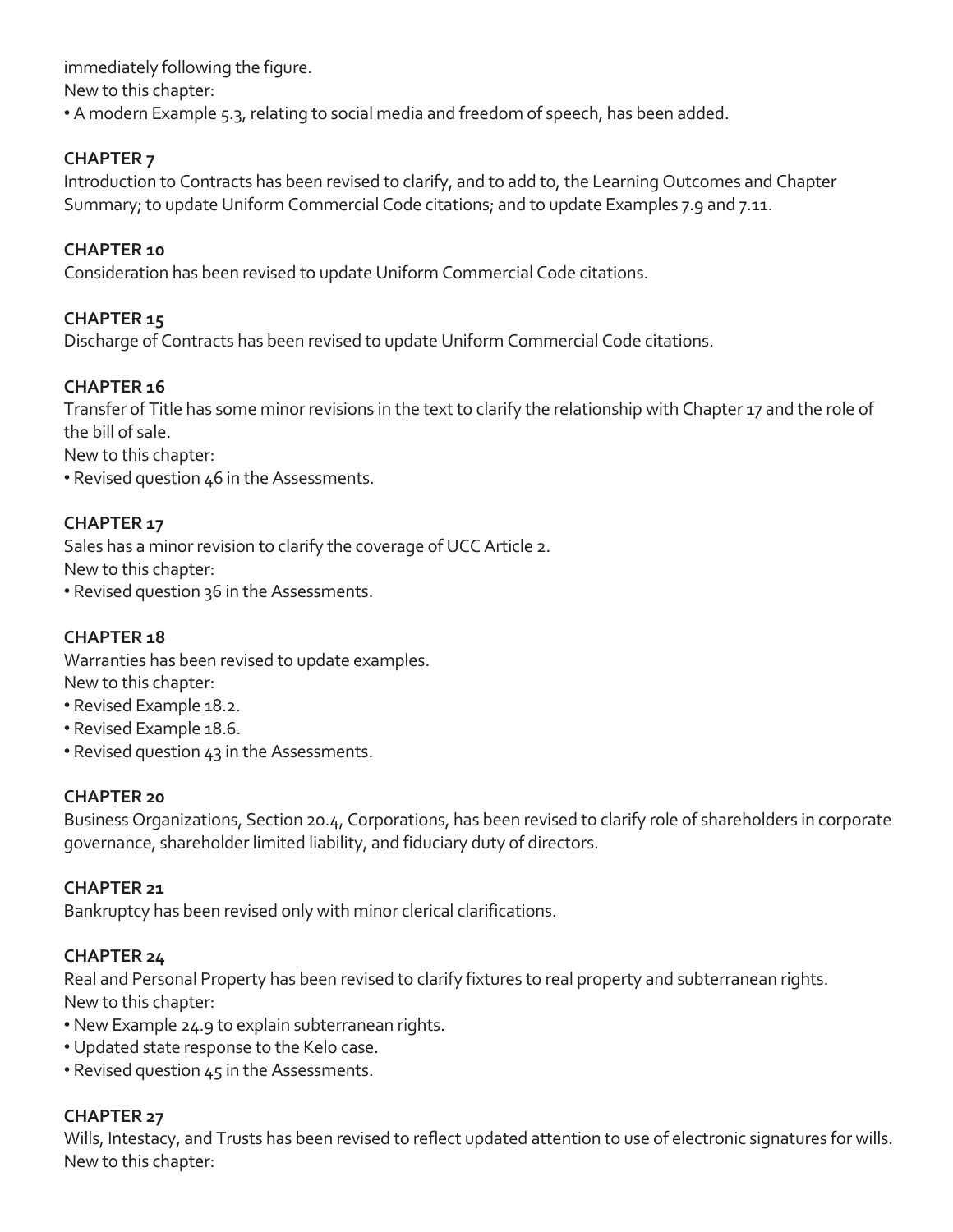• New question 35 assesses critical thinking about electronic signatures.

#### **CHAPTER 28**

Intellectual Property has been updated to include the Defend Our Trade Secrets Act of 2016 and to clarify the relationship with the Economic Espionage Act of 1996.

New to this chapter:

• Revised question 32 in the Assessments.

#### **CHAPTER 29**

Computer Privacy and Speech has removed Social Media as a subsection and included that material, now expanded, as a new Chapter 30. Advertising on the Web was moved from Conducting Business in Cyberspace to this chapter on Computer Privacy and Speech because it involved commercial speech. New to this chapter:

- Eliminated Section 29.5, Social Media, and added Section 29.5, Advertising on the Web.
- Revised questions 14, 15, and 32 to assess understanding of advertising on the web.

# **CHAPTER 30**

Social Media Law is new to the text and provides information, cases, and examples on important issues in social media as it relates to business. Chapter 30 was formerly Conducting Business in Cyberspace, which is now Chapter 31. This new chapter outlines the legal issues in business with social media, including privacy in employment, criminal activity, and other emerging issues. Note that all subsequent chapters have been renumbered because of this addition.

New to this chapter:

- Overview of social media and how it interacts with business.
- Explanation of impact of social media on expectation of privacy in employment.
- Description of how social media may be used as evidence in civil trials.
- Description of crimes affecting business that may be committed using social media.
- Description of social media's impact on speech, including defamation, intellectual property infringement, and deceptive advertising.

• Overview of emerging issues including use of social media to determine creditworthiness and securities law disclosure on social media.

Page ix

# **CHAPTER 31**

Conducting Business in Cyberspace has been revised to eliminate Advertising on the Web, which was moved to Chapter 29, Computer Privacy and Speech. The chapter now also includes information on the JOBS Act of 2012 and equity crowdfunding as well as personal jurisdiction issue when conducting business in cyberspace. The revision also condensed the information about the Dodd Frank Act to indicate the evolving nature of this regulation.

New to this chapter:

- New Example 31.5 to explain equity crowdfunding.
- New Example 31.7 to explain personal jurisdiction.
- New questions 8, 9, 10, 23, 28, 33 and 36 to reflect on the updated material in the chapter.

# **CHAPTER 32**

The Employer–Employee Relationship has been revised to include a new quote at the beginning of the chapter and contains a clarification about minimum wage.

# **CHAPTER 33**